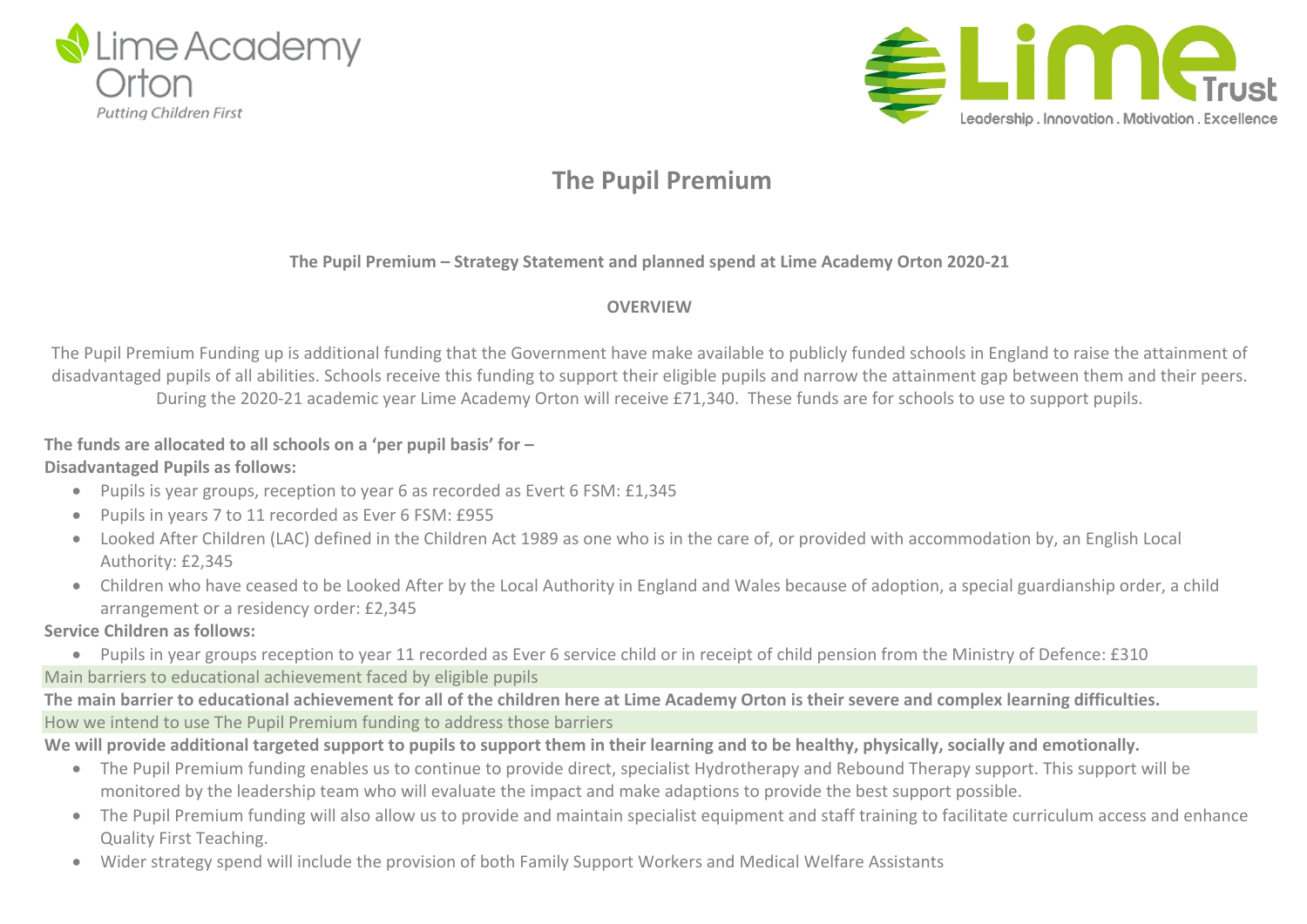



| 1. Summary information |         |                                        |         |                              |           |  |  |  |  |
|------------------------|---------|----------------------------------------|---------|------------------------------|-----------|--|--|--|--|
| Lime Academy Orton     |         |                                        |         |                              |           |  |  |  |  |
| Academic Year          | 2020/21 | Total PP inc. PP+                      | £71,340 | Date of PP Review            | Sept 2020 |  |  |  |  |
| <b>NOR</b>             | 145     | No. of pupils eligible for PP inc. PP+ | 70      | Date of next internal review | Sept 2021 |  |  |  |  |

| 2. Barriers to future attainment (for pupils eligible for PP including high ability)              |                                                                                                                                                  |  |  |  |  |  |
|---------------------------------------------------------------------------------------------------|--------------------------------------------------------------------------------------------------------------------------------------------------|--|--|--|--|--|
|                                                                                                   | In-school barriers (issues to be addressed in school, such as poor oral language skills)                                                         |  |  |  |  |  |
|                                                                                                   | All pupils have an Education, Health and Care (EHC) Plan. An increasing number of pupils have complex or co-morbid needs                         |  |  |  |  |  |
| B                                                                                                 | Low self-esteem and self-confidence is an issue for many pupils.                                                                                 |  |  |  |  |  |
|                                                                                                   | Some pupils present with complex behaviours that may challenge (some eligible for PP) which poses a barrier to learning and can have detrimental |  |  |  |  |  |
|                                                                                                   | effect on their progress towards end of Key Stage objectives within their EHCP.                                                                  |  |  |  |  |  |
|                                                                                                   | Communication difficulties; non-verbal pupils/ those with limited language and pupils with social communication difficulties.                    |  |  |  |  |  |
|                                                                                                   | Some pupils have significant and/or complex medical issues some of which are life limiting.                                                      |  |  |  |  |  |
|                                                                                                   | Specialist knowledge of teachers in relation to specific needs and appropriate strategies                                                        |  |  |  |  |  |
| External barriers (issues which also require action outside school, such as low attendance rates) |                                                                                                                                                  |  |  |  |  |  |
| G                                                                                                 | Attendance rates for some pupils are reduced leading to less curriculum access and opportunities for progression                                 |  |  |  |  |  |
| H.                                                                                                | Many families live geographically some distance from the school so interaction with families can be limited-this has additionally reduced due to |  |  |  |  |  |
|                                                                                                   | COVID-19 Risk management measures                                                                                                                |  |  |  |  |  |
|                                                                                                   | Lack of opportunity for enrichment activities for some pupils at home.                                                                           |  |  |  |  |  |
|                                                                                                   | Actions of some families in relation to fostering independence in their child.                                                                   |  |  |  |  |  |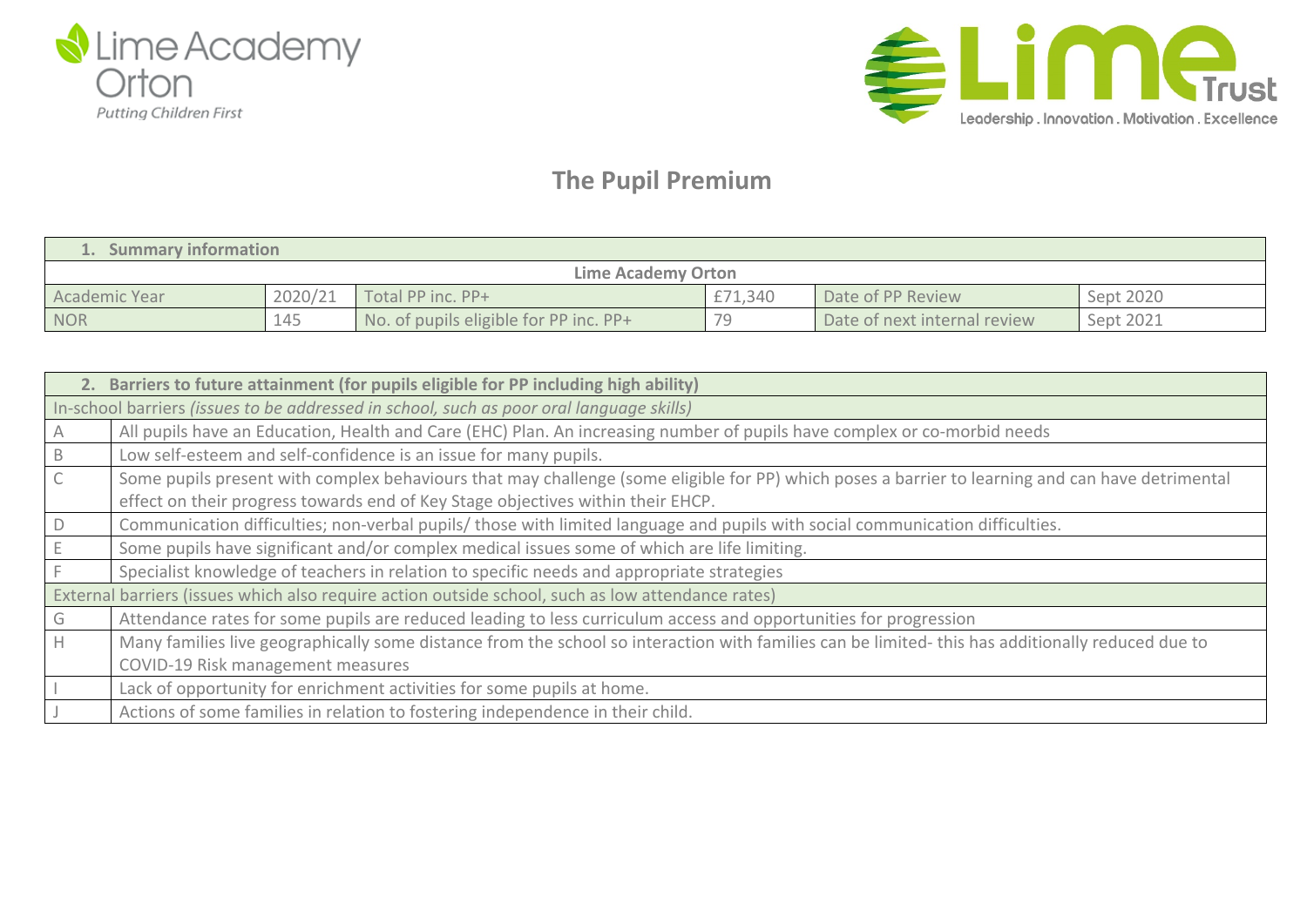



|                | <b>Outcomes</b>                                                                                                                                                                                                                                                                                                                                                                 |                                                                                                                                                                                                                                                                               |                        |  |  |  |
|----------------|---------------------------------------------------------------------------------------------------------------------------------------------------------------------------------------------------------------------------------------------------------------------------------------------------------------------------------------------------------------------------------|-------------------------------------------------------------------------------------------------------------------------------------------------------------------------------------------------------------------------------------------------------------------------------|------------------------|--|--|--|
|                | <b>Desired outcomes</b>                                                                                                                                                                                                                                                                                                                                                         | how they will be measured                                                                                                                                                                                                                                                     | <b>Allocated Funds</b> |  |  |  |
| $\mathbf{1}$   | For pupils to undertake activities to<br>raise their self-esteem and self-<br>confidence.                                                                                                                                                                                                                                                                                       | All PP pupils access enrichment activities/ educational visits and show observable gains in<br>their confidence and self-esteem.                                                                                                                                              | £10,000                |  |  |  |
| $\overline{2}$ | For pupils with communication<br>difficulties to be able to use<br>alternative means of communication.                                                                                                                                                                                                                                                                          | Staff in classes with pupils with communication difficulties will be proficient in their use of<br>signing and communication aids                                                                                                                                             | £4,000                 |  |  |  |
| $\overline{3}$ | To increase and monitor attendance<br>rates where this is below a set level.                                                                                                                                                                                                                                                                                                    | To increase and monitor attendance rates where this is below a set level. - Family Support<br>Workers x 2                                                                                                                                                                     | £25,200                |  |  |  |
| $\overline{4}$ | All pupils working towards managing<br>their self-regulation in a variety of<br>environments as appropriate                                                                                                                                                                                                                                                                     | Fewer incidents of behaviour that may challenge recorded for identified pupils.                                                                                                                                                                                               |                        |  |  |  |
| 5              | i. To train more staff in necessary<br>medical skills.<br>ii. To train more staff in classroom<br>intervention and support strategies<br>iii. To Train more staff in the use of<br>Hydro and Rebound therapies +<br>delivery                                                                                                                                                    | Pupils will be able to engage in all learning opportunities through having trained staff<br>present; pupils will make at least expected progress.<br>Medical Welfare Assistants x 2<br>Training the trainer training for MWAs to allow dissemination and 'in-house' resources | £31, 200               |  |  |  |
| 6 <sup>1</sup> | Existing staff and those teachers<br>commencing employment in the<br>Summer term who are new to special.                                                                                                                                                                                                                                                                        | Teachers will be offered CPD training sessions within school. New staff will receive an<br>induction which will include time to meet more experienced special needs teachers and<br>spend time observing peer lessons.                                                        | £940                   |  |  |  |
|                | End result:<br>Pupils will have the opportunity to access a curriculum which engages them and one in which they can make progress that is<br>$\bullet$<br>appropriate to them. Pupil progress is evidenced through school monitoring procedures.<br>The curriculum is reviewed and offers a wide choice of subjects to engage pupils at all stages of school life.<br>$\bullet$ |                                                                                                                                                                                                                                                                               |                        |  |  |  |